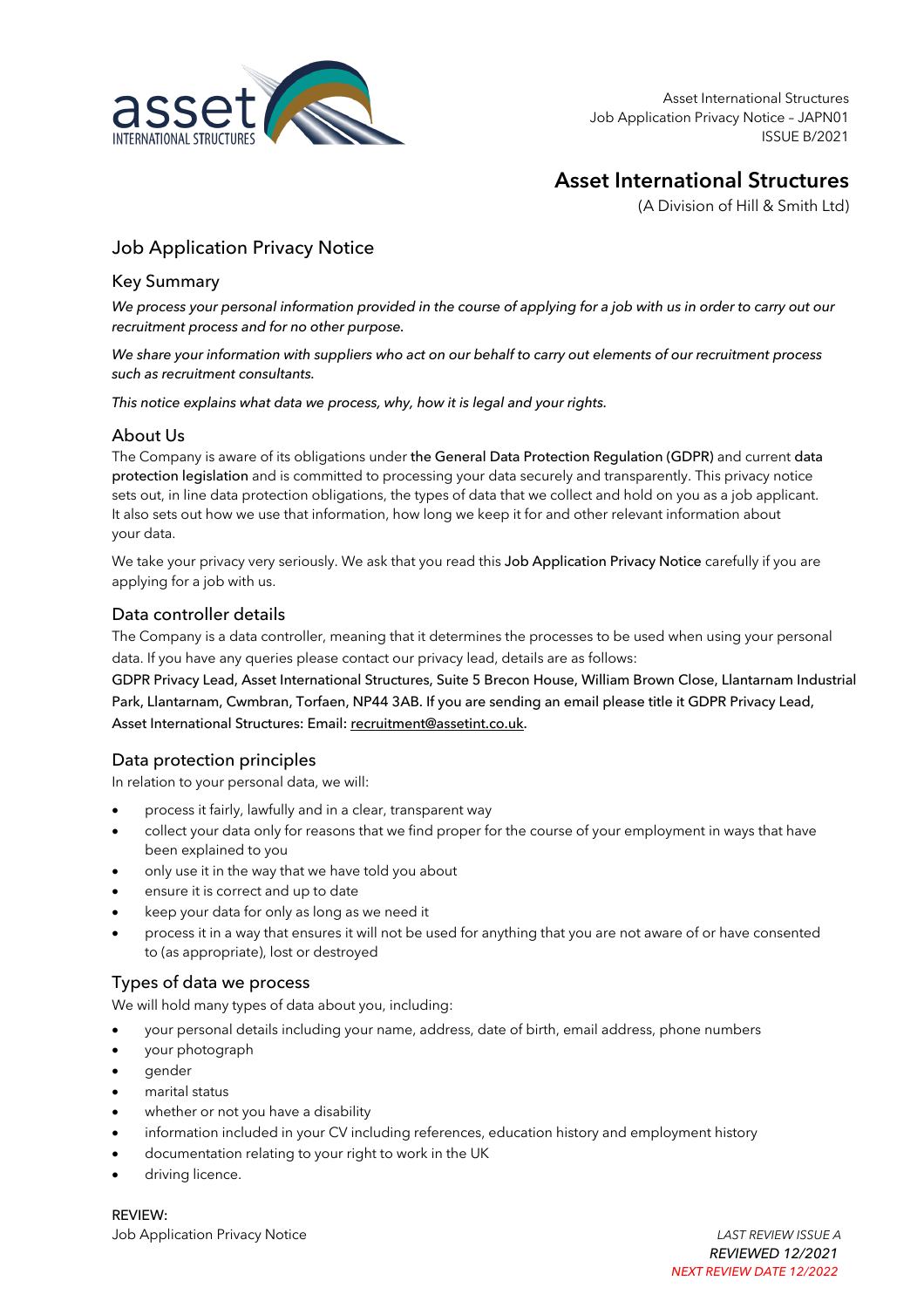

# **Asset International Structures**

(A Division of Hill & Smith Ltd)

#### How we collect your data

We collect personal data about you in a variety of ways including the information you would normally include in a CV or a job application form, competency form, cover letter, or notes made by our recruiting officers during a recruitment interview. Further information will be collected directly from you if we make you a conditional offer.

Additional personal data will be collected before deciding on whether we make you a final offer and before the start of your employment, for example, proof of your identity, proof of your qualifications, pre-employment health questionnaire, credit check (role dependant). Other details may be collected directly from you in the form of official documentation such as your driving licence, passport or other right to work evidence.

## If we make you an offer and you accept the final offer

We will require further information from you in order to meet our obligations as an employer, such as your bank details so that we can pay your salary and next of kin details. How we process your information as an employee is set out in our Employee Privacy Notice which you will have access to when you start your employment.

## Personal information provided by third parties

Most of the personal data we process about you when you apply for a job is information that you give us directly or is generated through the recruitment exercise. However, some information we gather from the third parties below.

Recruitment Agency: We fill some of our roles through recruitment agencies. If you apply for a role through them, they will pass us details of your name, contact details, CV, notes of interview with the agency.

Your former employer and other referees: If you apply for a role with us, we will contact your referees directly, using the details you provide in your application, to request a reference. You confirm that you have informed the relevant individuals accordingly.

Home Office: We may in certain circumstances need to seek confirmation from the Home Office that you have the right to work in the UK.

Personal information about other individuals: If you provide us with information about other individuals (e.g. your next of kin), you confirm that you have informed the relevant individuals accordingly.

In some cases, we will collect data about you from third parties, such as employment agencies, former employers when gathering references or credit reference agencies.

#### Personal data is kept in personnel files or within the Company's HR and IT systems.

#### If you do not provide your data to us

One of the reasons for processing your data is to allow us to carry out an effective recruitment process. Whilst you are under no obligation to provide us with your data, we may not able to process, or continue with your application.

#### Pre-application

If you contact us with any questions prior to submitting an application for a job, we will keep a record of your name and contact details, as well as details of any question you have asked.

#### Assessment stage

If you are successful in our initial shortlisting stage, we may invite you for an interview, assessment day, or to complete online tests. Information will be generated by you and by us during this process. For example, you might complete written tests, undertake group exercises, take psychometric tests or we might take interview notes.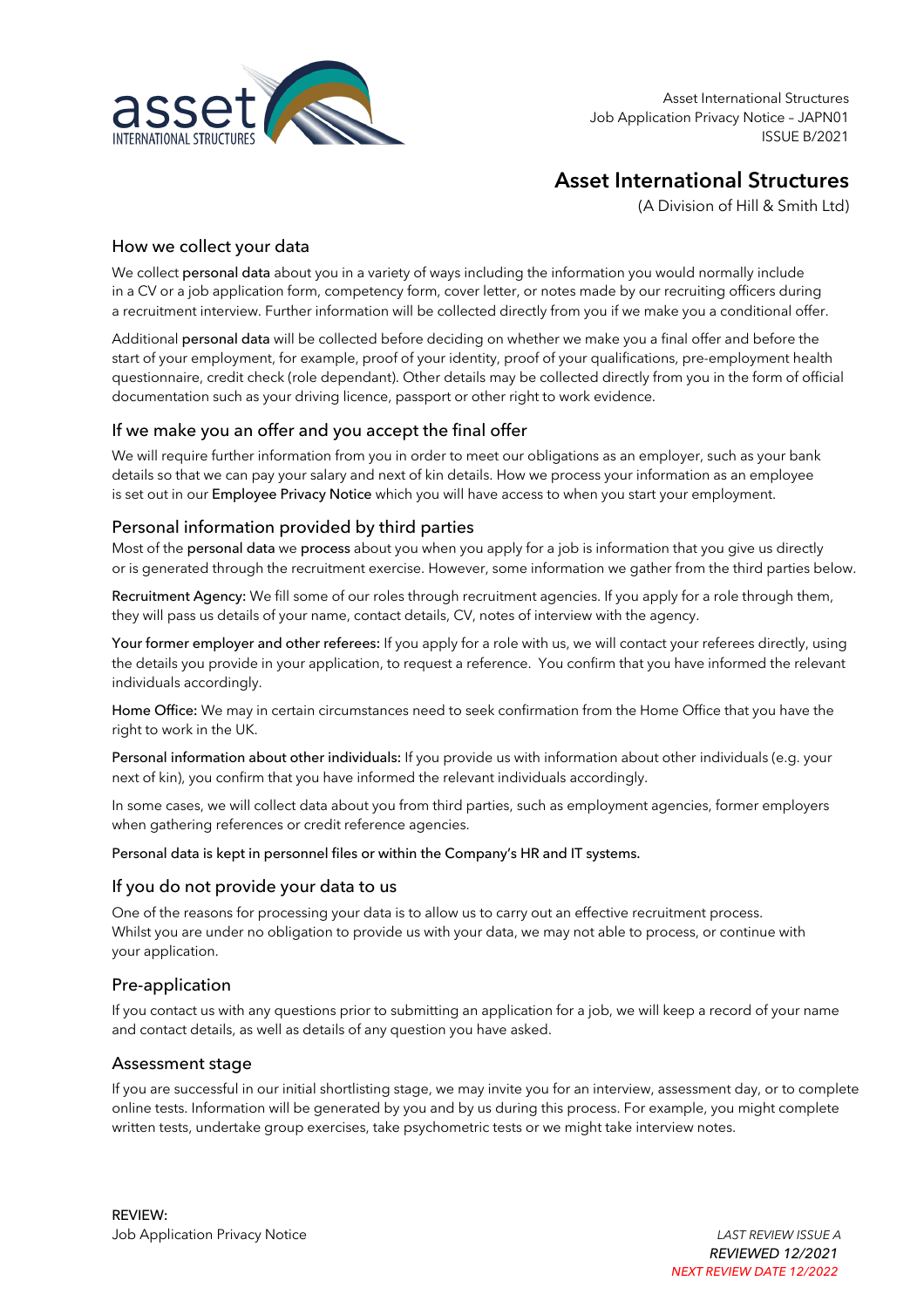

## **Asset International Structures**

(A Division of Hill & Smith Ltd)

#### Why we process your personal data

The law on data protection allows us to process your data for certain reasons only:

- in order to perform the employment contract that we are party to
- in order to carry out legally required duties
- in order for us to carry out our legitimate interests
- to protect your interests and
- where something is done in the public interest.

All of the processing carried out by us falls into one of the permitted reasons. Generally, we will rely on the first three reasons set out above to process your data.

We need to collect your data to ensure we are complying with legal requirements such as:

- carrying out checks in relation to your right to work in the UK and
- making reasonable adjustments for disabled employees.

We also collect data so that we can carry out activities which are in the legitimate interests of the Company. We have set these out below:

- making decisions about who to offer employment to
- making decisions about salary and other benefits
- assessing training needs
- dealing with legal claims made against us

If you are unsuccessful in obtaining employment, your data will not be used for any reason other than in the ways explaining in relation to the specific application you have made.

We have set out below a description about each of the legal grounds on which we process your personal data.

## Reasons for processing your personal data

Necessary for our legitimate interests: We process some personal data if doing so is in our legitimate interests as an employer. In order to do so, we have considered the impact on your interests and rights and have put in place appropriate safeguards to ensure that the intrusion on your privacy is reduced as much as possible. You have the right to object to the processing of your personal data on this ground. See the section headed your rights in relation to your data.

Necessary for the compliance of a legal obligation: We have to process some of your personal data in order to comply with certain of our legal obligations.

## Additional conditions for processing special categories of data

Necessary for compliance with our obligations under employment law: We have to process some special categories of data in order to comply with certain of our legal obligations.

Necessary for the purposes of occupational medicine, including the assessment of your working capacity as an employee: We will process information about your health in order to assess your medical capacity to perform the job you have applied for.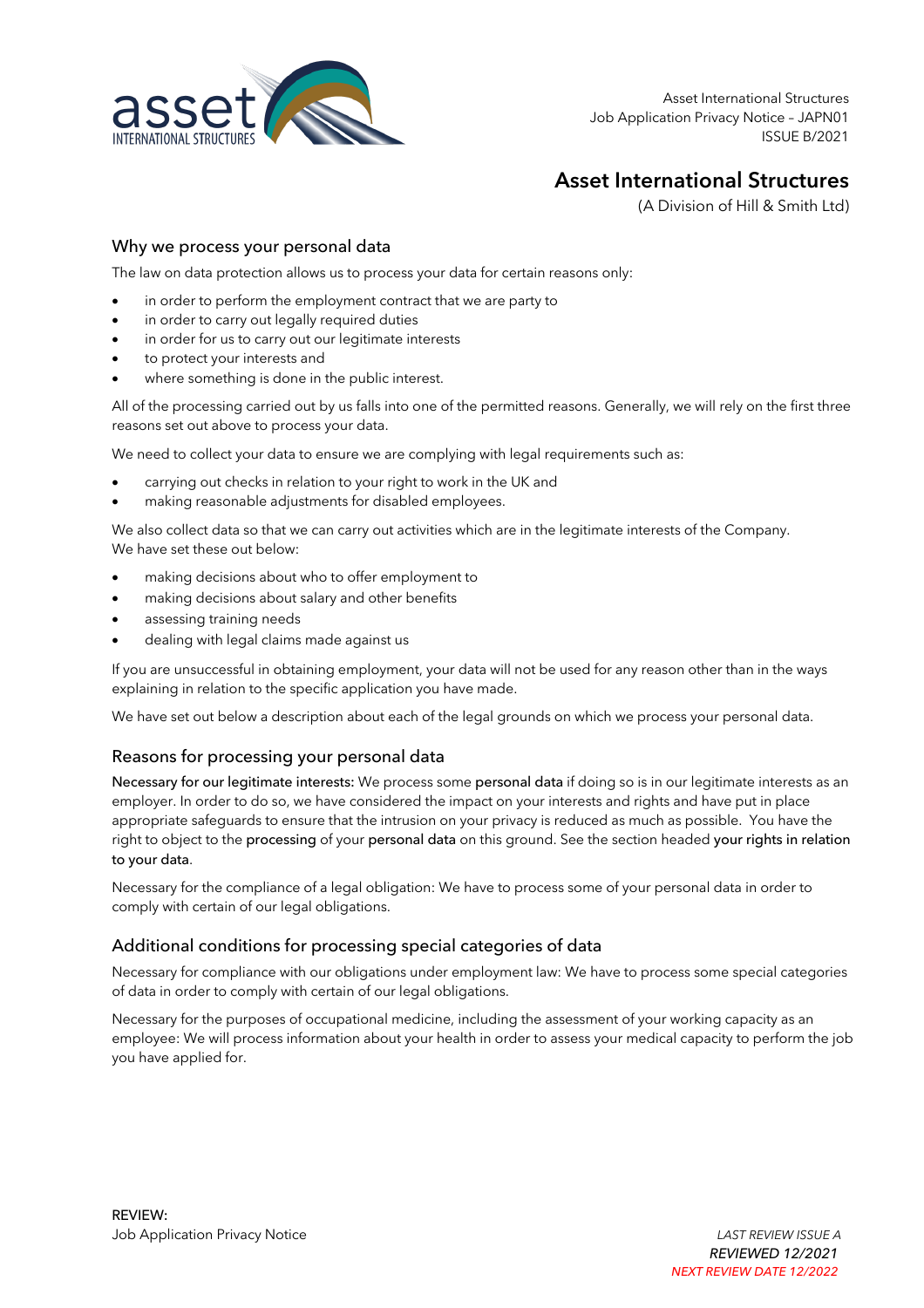

## **Asset International Structures**

(A Division of Hill & Smith Ltd)

## Special categories of data

Special categories of data are data relating to your:

- health
- sex life
- sexual orientation
- race
- ethnic origin
- political opinion
- religion
- trade union membership and
- genetic and biometric data.

We must process special categories of data in accordance with more stringent guidelines. Most commonly, we will process special categories of data when the following applies:

- you have given explicit consent to the processing
- we must process the data in order to carry out our legal obligations
- we must process data for reasons of substantial public interest
- you have already made the data public.

We will use your special category data:

for the purposes of equal opportunities monitoring

We do not need your consent if we use special categories of personal data in order to carry out our legal obligations or exercise specific rights under employment law. However, we may ask for your consent to allow us to process certain particularly sensitive data. If this occurs, you will be made fully aware of the reasons for the processing. As with all cases of seeking consent from you, you will have full control over your decision to give or withhold consent and there will be no consequences where consent is withheld. Consent, once given, may be withdrawn at any time. There will be no consequences where consent is withdrawn.

## Criminal conviction data

We will only collect criminal conviction data where it is appropriate given the nature of your role and where the law permits us. This data will usually be collected at the recruitment stage; however, it may also be collected during your employment should you be successful in obtaining employment.

We process this data because of our legal obligation and lawful basis of consent to process this data.

## Sharing your data

Your data will be shared with colleagues within the Company where it is necessary for them to undertake their duties with regards to recruitment. This includes, for example, the HR department, those in the department where the vacancy is who responsible for screening your application and interviewing you, the IT department where you require access to our systems to undertake any assessments requiring IT equipment.

In some cases, we will collect data about you from third parties, such as employment agencies.

Your data will be shared with third parties if you are successful in your job application. In these circumstances, we will share your data in order to obtain references as part of the recruitment process/obtain a criminal records check.

## Transfers of your personal data outside the EEA

We may need to transfer your personal data outside the European Economic Area, for the purpose of assessing your application with companies within our group who are based in countries outside of the European Economic Area.

Any transfer of your data will be carried out in accordance with the law to safeguard your privacy rights and give you remedies in the unlikely event of a security breach or to any other similar approved mechanisms.

#### REVIEW:

Job Application Privacy Notice *LAST REVIEW ISSUE A*

*REVIEWED 12/2021 NEXT REVIEW DATE 12/2022*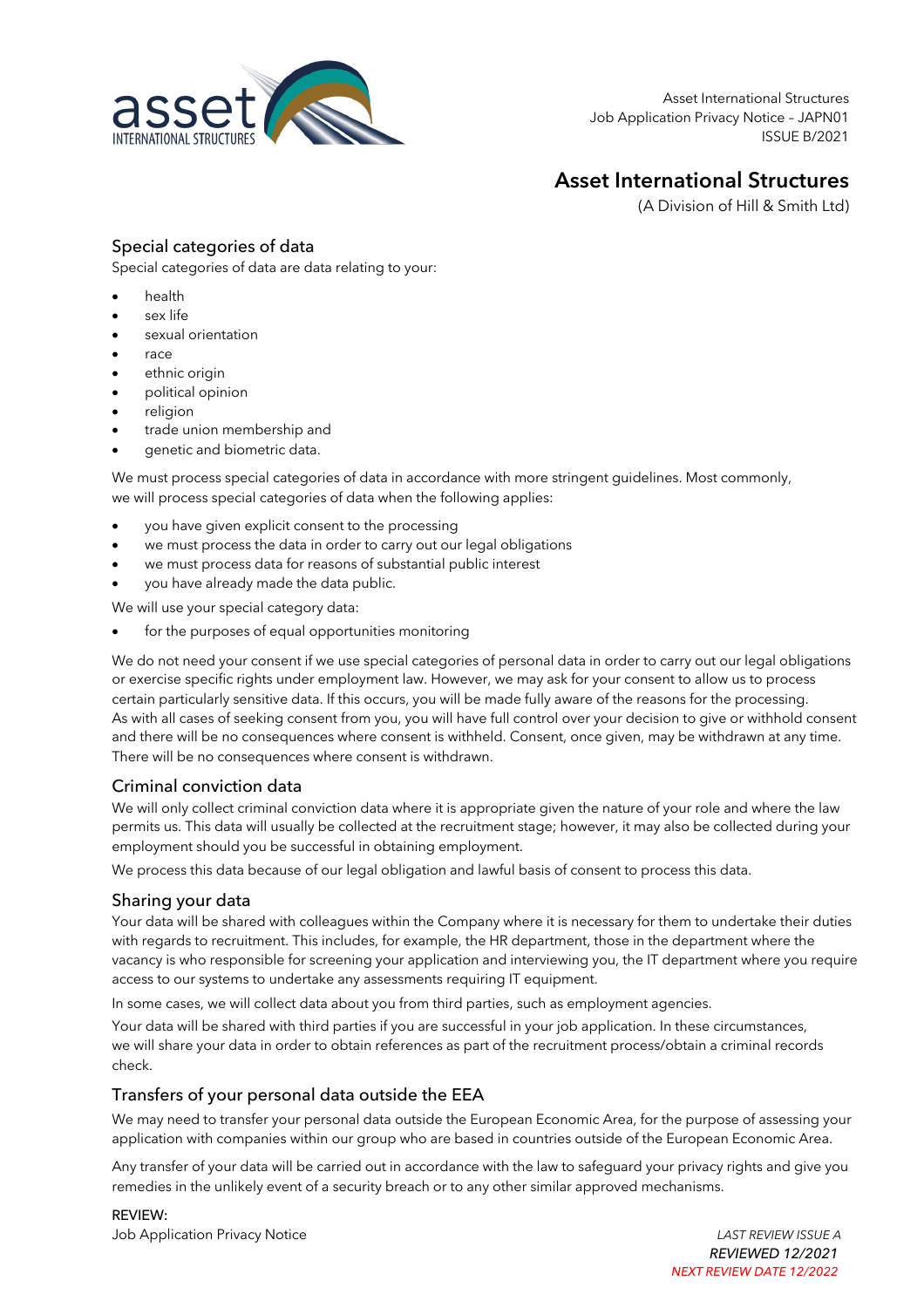

## **Asset International Structures**

(A Division of Hill & Smith Ltd)

## Protecting your data

We are aware of the requirement to ensure that your personal data is protected against accidental loss, unauthorised disclosure, alteration, destruction, abuse and any other unlawful forms of processing. We have implemented processes to guard against such. We aim to ensure that the level of security and the measures adopted to protect your personal data are appropriate for the risks presented by the nature and use of your personal data. We follow recognised industry practices for protecting our IT environment and physical facilities.

Where we share your data with third parties, we provide written instructions to them to ensure that your personal data is held securely and in line with data protection requirements. Third parties must implement appropriate technical and organisational measures to ensure the security of your data.

## How long we keep your data for

In line with data protection principles, we only keep your data for as long as we need it for, and this will depend on whether or not you are successful in obtaining employment with us.

If your application for a job with us is unsuccessful or you do not accept our offer of employment, then we will delete all of your personal data gathered during the recruitment exercise, six months after the relevant recruitment exercise has ended. At the end of this period, we will delete or destroy your data, unless you have already withdrawn your consent to our processing of your data in which case it will be deleted or destroyed upon your withdrawal of consent: This is so that we can:

- (a) identify candidates who apply for multiple roles with us within that timeframe; and
- (b) defend any legal claims arising from the recruitment process.

If your application for a job with us is successful and you start work as our employee, please see the Employee Privacy Notice for details of how long we will retain the data gathered during the recruitment exercise. If you apply for a new role with us when you are already our employee, this Employee Privacy Notice applies in respect of any new information gathered during that application process, and the Employee Privacy Notice continues to apply in respect of any information we already hold by virtue of you being a current employee.

## Your rights in relation to your data

The law on data protection gives you certain rights in relation to the data we hold on you. These are:

- 1. the right to be informed. This means that we must tell you how we use your data, and this is the purpose of this privacy notice.
- 2. the right of access. You have the right to access the data that we hold on you. To do so, you should make a subject access request.
- 3. the right for any inaccuracies to be corrected. If any data that we hold about you is incomplete or inaccurate, you are able to require us to correct it.
- 4. the right to have information deleted. If you would like us to stop processing your data, you have the right to ask us to delete it from our systems where you believe there is no reason for us to continue processing it.
- 5. the right to restrict the processing of the data. For example, if you believe the data, we hold is incorrect, we will stop processing the data (whilst still holding it) until we have ensured that the data is correct.
- 6. the right to portability. You may transfer the data that we hold on you for your own purposes.
- 7. the right to object to the inclusion of any information. You have the right to object to the way we use your data where we are using it for our legitimate interests.
- 8. the right to regulate any automated decision-making and profiling of personal data. You have a right not to be subject to automated decision making in way that adversely affects your legal rights.

REVIEW:

Job Application Privacy Notice *LAST REVIEW ISSUE A*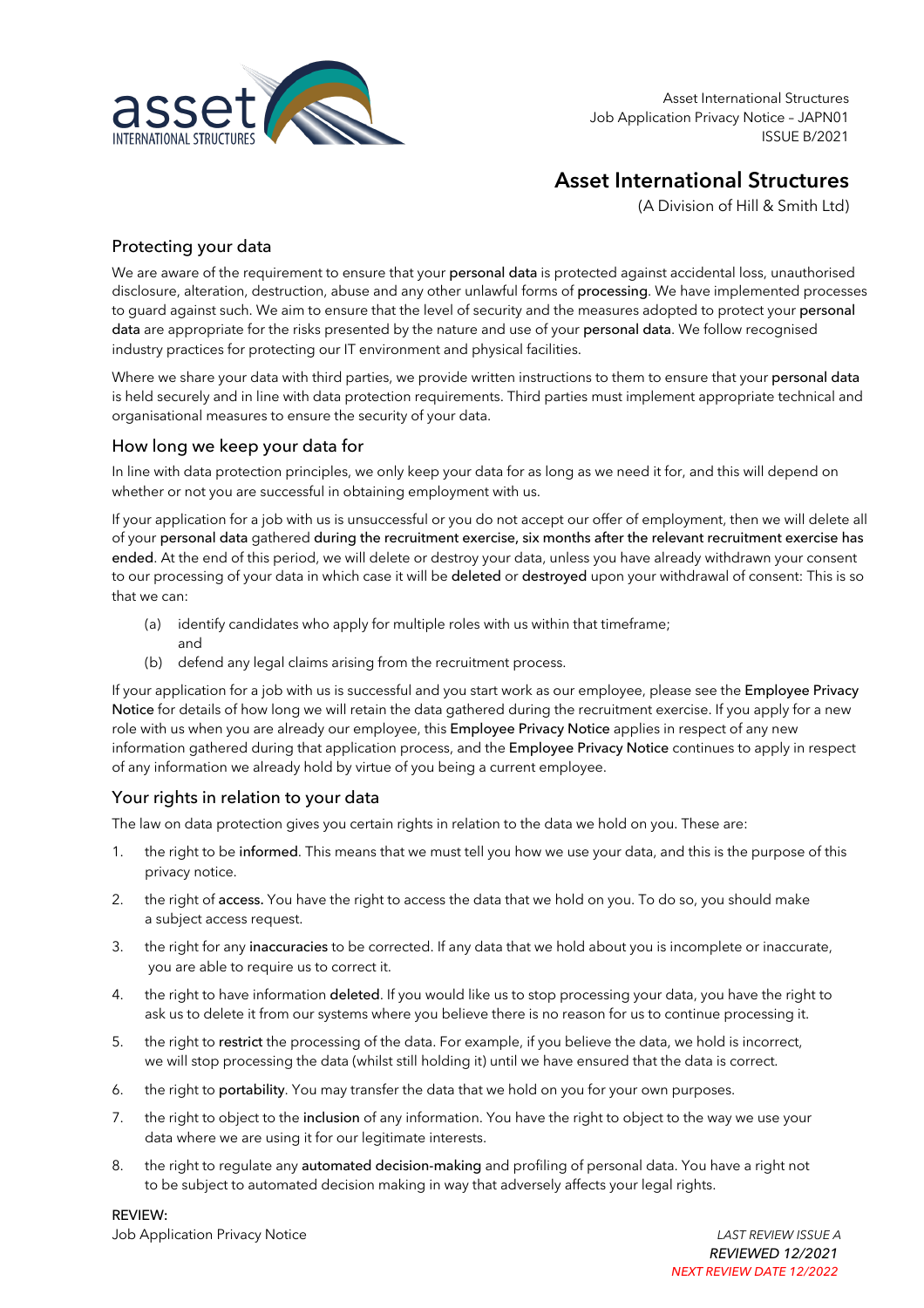

## **Asset International Structures**

(A Division of Hill & Smith Ltd)

Where you have provided consent to our use of your data, you also have the unrestricted right to withdraw that consent at any time. Withdrawing your consent means that we will stop processing the data that you had previously given us consent to use. There will be no consequences for withdrawing your consent. However, in some cases, we may continue to use the data where so permitted by having a legitimate reason for doing so.

If you wish to exercise any of the rights explained above please contact: GDPR Privacy Lead, Asset International Structures, Suite 5 Brecon House, William Brown Close, Llantarnam Industrial Park, Llantarnam, Cwmbran, Torfaen, NP44 3AB. If you are sending an email please title it GDPR Privacy Lead, Asset International Structures Email: recruitment@assetint.co.uk. If you are sending an email please title it: Asset International Structures, GDPR Privacy Lead.

We will respond to any rights that you exercise within a month of receiving your request, unless the request is particularly complex, in which case we will respond within three months.

Please be aware that there are exceptions and exemptions that apply to some of the rights which we will apply in accordance with the Data Protection Laws.

#### Right to object to processing of your personal data

You may object to us processing your personal data where we rely on a legitimate interest as our legal grounds for processing.

If you object to us processing your personal data, we must demonstrate compelling grounds for continuing to do so. We believe we have demonstrated compelling grounds in the section headed "Why we process your personal data". The key point to note is that without processing your data, we will not know as much about you which could affect our assessment of your suitability for a job with us.

#### Right to access personal data relating to you

You may ask to see what personal data we hold about you and be provided with:

- a copy of the personal data;
- details of the purpose for which the personal data is being or is to be processed;
- details of the recipients or classes of recipients to whom the personal data is or may be disclosed, including if they are overseas and what protections are used for those overseas transfers;
- the period for which the **personal data** is held (or the criteria we use to determine how long it is held); any information available about the source of that data; and
- whether we carry out an automated decision-making, or profiling, and where we do information about the logic involved and the envisaged outcome or consequences of that decision or profiling.

To help us find the information easily, please provide us as much information as possible about the type of information you would like to see.

#### Right to correct any mistakes in your information

You can require us to correct any mistakes in your information which we hold. If you would like to do this, please let us know what information is incorrect and what it should be replaced with.